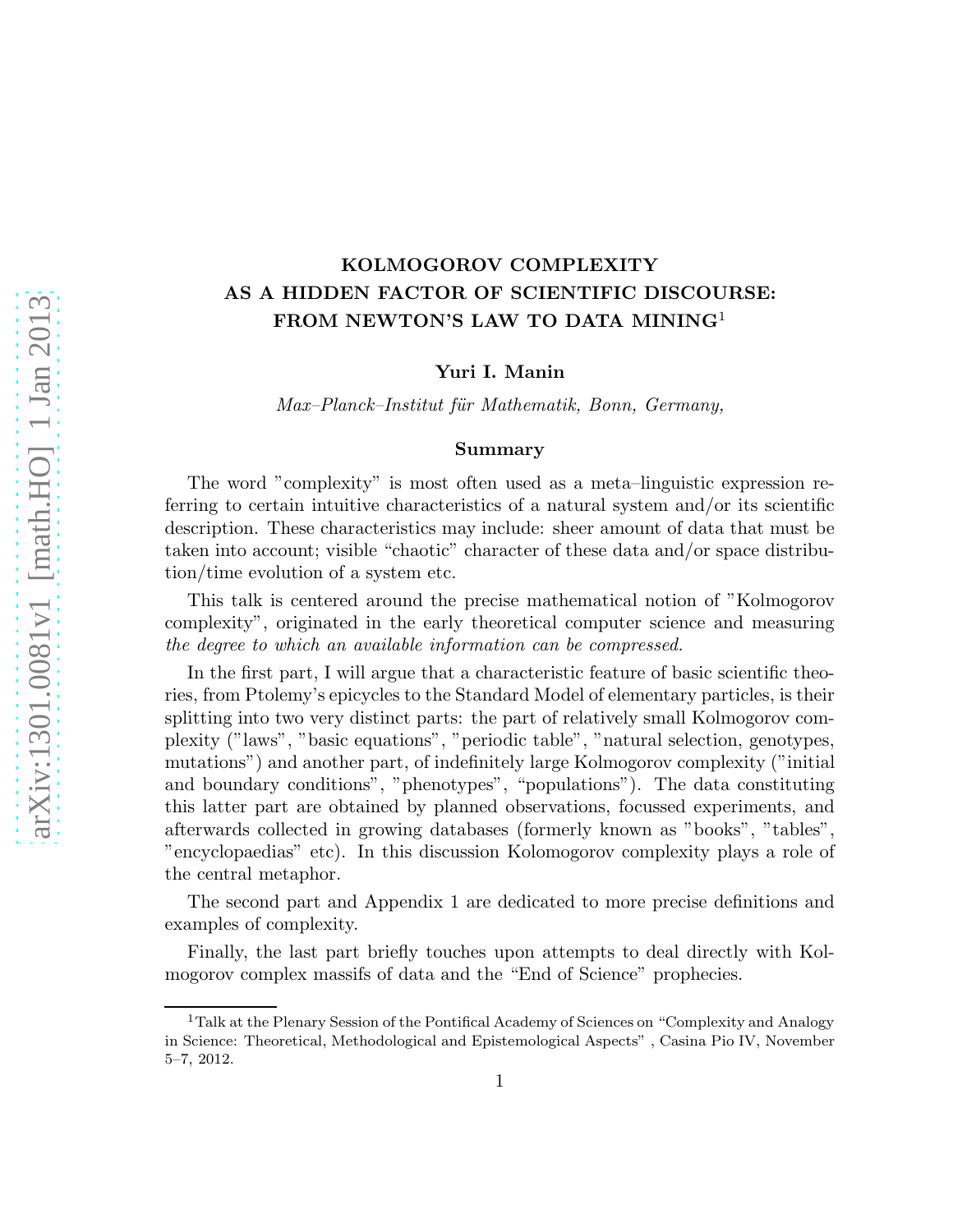### 1. Bi–partite structure of scientific theories

In this section, I will understand the notion of "compression of information" intuitively and illustrate its pervasive character with several examples from the history of science.

Planetary movements. Firstly, I will briefly remind the structure of several models of planetary motions in the chronological order of their development.

After the discovery that among the stars observable by naked eye on a night sky there exist several exceptional "moving stars" (planets), there were proposed several successful models of their movement that allowed predict the future positions of the moving stars.

The simplest of them placed all fixed stars on one celestial sphere that rotated around the earth in a way reflecting nightly and annual visible motions. The planets, according to Apollonius of Perga (3rd century B. C.), Hipparchus of Rhodes, and Ptolemy of Alexandria (2nd century A. D.), were moving in a more complicated way: along circular "epicyles" whose centers moved along another system of circles, "eccentrics" around Earth. Data about radii of eccentrics and epicycles and the speed of movements were extracted from observations of the visible movements, and the whole model was then used in order to predict the future positions at any given moment of observation.

As D. Park remarks ([Pa], p. 72), "[...] in the midst of all this empiricism sat the ghost of Plato, legislating that the curves drawn must be circles and nothing else, and that the planets and the various connectiong points must move along them uniformly and in no other way."

Since in reality observable movements of planets involved accelerations, backward movements, etc., two circles in place of one for each planet at least temporarily saved face of philosophy. Paradoxically, however, much later and much more developed mathematics of modernity returned to the image of "epicycles", that could since then form an arbitrarily high hierarchy: the idea of Fourier series and, later, Fourier integral transformation does exactly that!

It is well known, at least in general outline, how Copernicus replaced these geocentric models by a heliocentric one, and how with the advent of Newton's

$$
gravity\ law\ F=G\frac{m_1m_2}{r^2},\quad dynamic\ law\ F=m a,
$$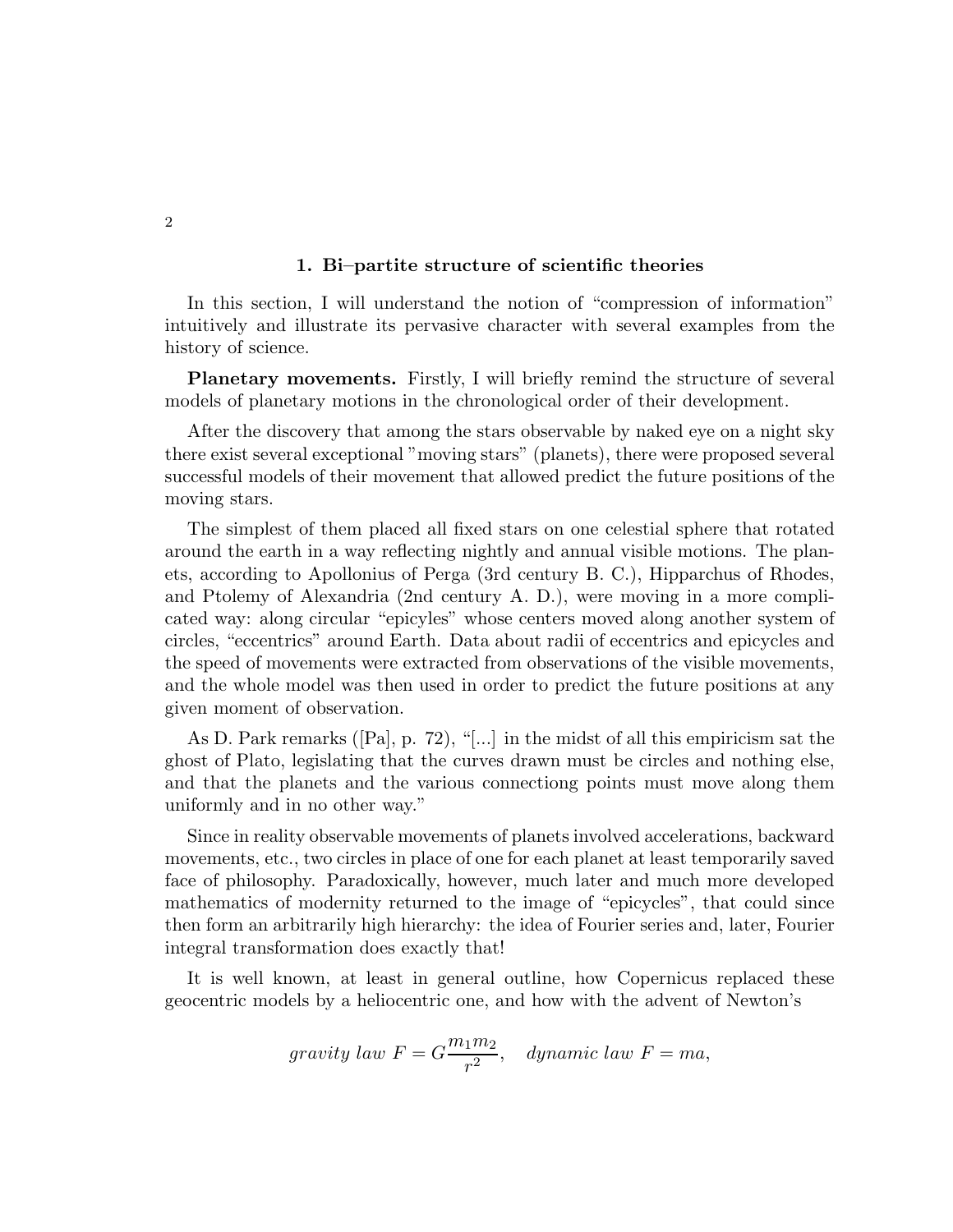and the resulting solution of the "two–body problem", planets "started moving" along ellipsoidal orbits (with Sun as one focus rather than center). It is less well known to the general public that this approximation as well is valid only insofar as we can consider negligible the gravitational forces with which the planets interact among themselves.

If we intend to obtain a more precise picture, we have to consider the system of differential equations defining the set of curves parametrized by time t in the  $6n$ dimensional phase space where n is the number of planets (including Sun) taken in consideration:

$$
\frac{d^2q_i}{dt^2} = \sum_{i=1}^n \frac{m_i m_j ((q_i - q_j)}{|q_i - q_j|^3}
$$

Both Newton laws are encoded in this system.

The choice of one curve, corresponding to the evolution of our Solar system, is made when we input *initial conditions*  $q_i(0)$ ,  $dq_i$  $\frac{d\mathbf{u}}{dt}(0)$  at certain moment of time  $t = 0$ ; they are supplied, with a certain precision, by observations.

At this level, a new complication emerges. Generic solutions of this system of equations, in the case of three and more bodies, cannot be expressed by any simple formulas (unlike the equations themselves). Moreover, even qualitative behavior of solutions depends in extremely sensitive way on the initial conditions: very close initial positions/velocities may produce widely divergent trajectories. Thus, the question whether our Solar system will persist for the next, say,  $10^8$  years (even without disastrous external interventions) cannot be solved unless we know its current parameters (masses of planets, positions of their centers of mass, and speeds) with unachievable precision. This holds even without appealing to much more precise Einstein's description of gravity, or without taking in account comets, asteroid belts and Moons of the Solar system (the secondary planets turning around planets themselves).

It goes without saying that a similarly detailed description of, say, our Galaxy, taking in account movements of all individual celestial bodies, constituting it, is unachievable from the start, because of sheer amount of these bodies. Hence, to understand its general space–time structure, we must first construct models involving averaging on a very large scale. And of course, the model of space–time itself, now involving Einstein's equations, will describe an "averaged" space–time.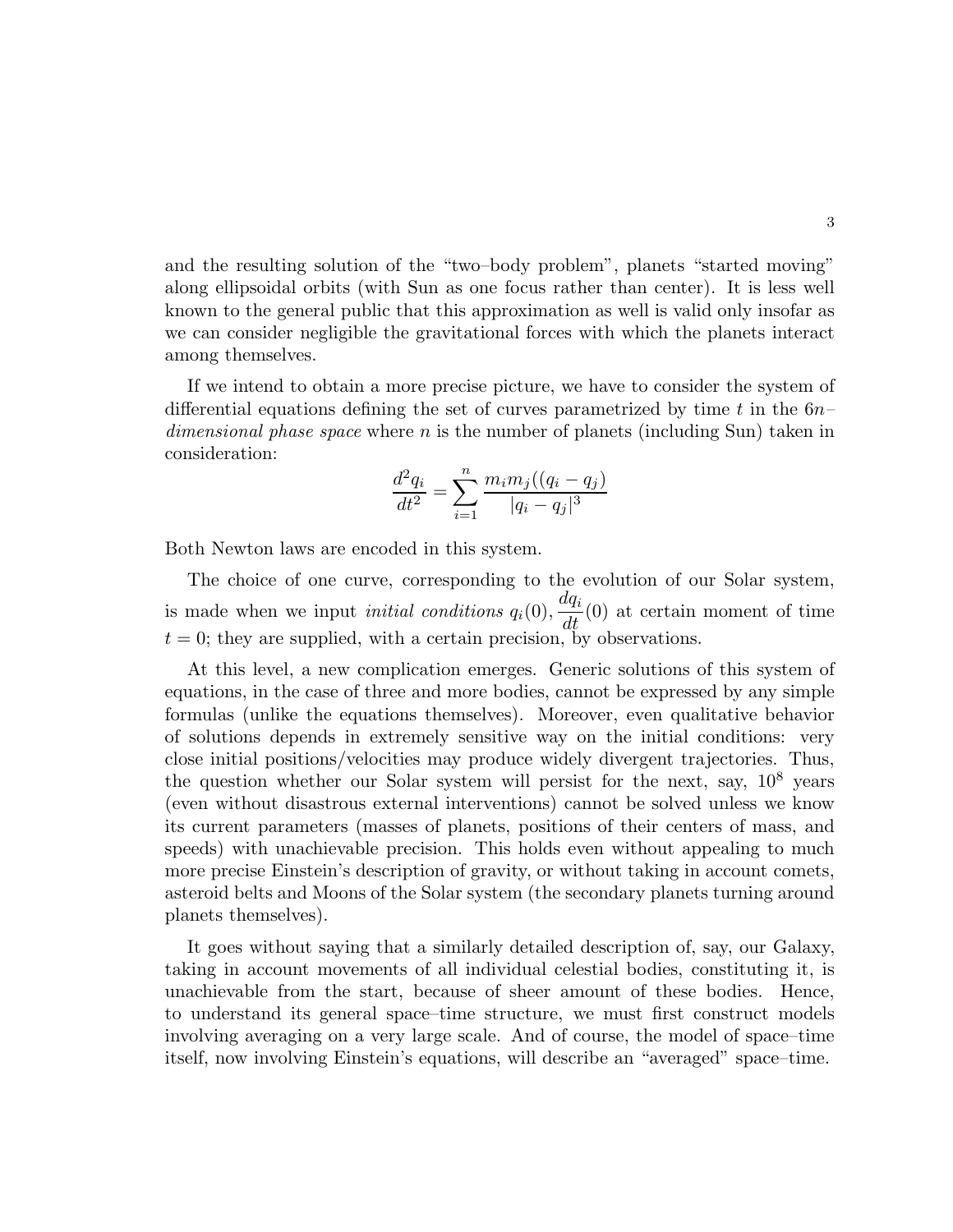Information compression: first summary. In this brief summary of consecutive scientific models, one can already see the following persisting pattern: the subdivision into a highly compressed part ("laws") and potentionally indefinitely complex part. The first part in our brief survey was represented by formulas that literally became cultural symbols of Western civilization: Newton's laws, that were followed by Einstein's  $E = mc^2$  and Heisenberg's  $pq - qp = \frac{h}{2\pi}$  $2\pi i$ . The second part is kinematically represented by "initial" or "boundary" conditions, and dynamically by a potentially unstable character of dependence of the data we are interested in from these initial/boundary conditions.

More precisely, a mathematical description of the "scene" upon which develops kinematics and dynamics in these models is also represented by highly compressed mathematical images, only this time of geometric nature. Thus, the postulate that kinematics of a single massive point is represented by its position in an ideal Euclidean space represents one of the "laws" as well. To describe kinematics, one should amplify this "configuration space" and replace it by the "phase space" parametrizing positions and velocities, or, better, momenta. For one massive point it is a space of dimension six: this is the answer of mathematics to Zeno's "Achilles and the Turtle" paradox. For a planet system consisting of  $n$  planets (including Sun) the phase space has dimension 6n.

For Einstein's equations of gravitation, the relevant picture is much more complicated: it involves configuration and phase spaces that have infinite dimension, and require quite a fair amount of mathematics for their exact description. Nevertheless, this part of our models is still clearly separated from the one that we refer to as the part of infinite Kolmogorov complexity, because mathematics developed a concise language for description of geometry.

One more lesson of our analysis is this: "laws" can be discovered and efficiently used only if and when we restrict our attention to definite domains, space–time scales, and kinds of matter and interactions. For example, there was no place for chemistry in the pictures above.

From macroworld to microworld: the Standard Model of elementary particles and interactions. From astronomy, we pass now to the deepest known level of microworld: theory of elementary particles and their interactions.

I will say a few words about the so called Standard Model of the elementary particles and their interactions, that took its initial form in the 1970's as a theo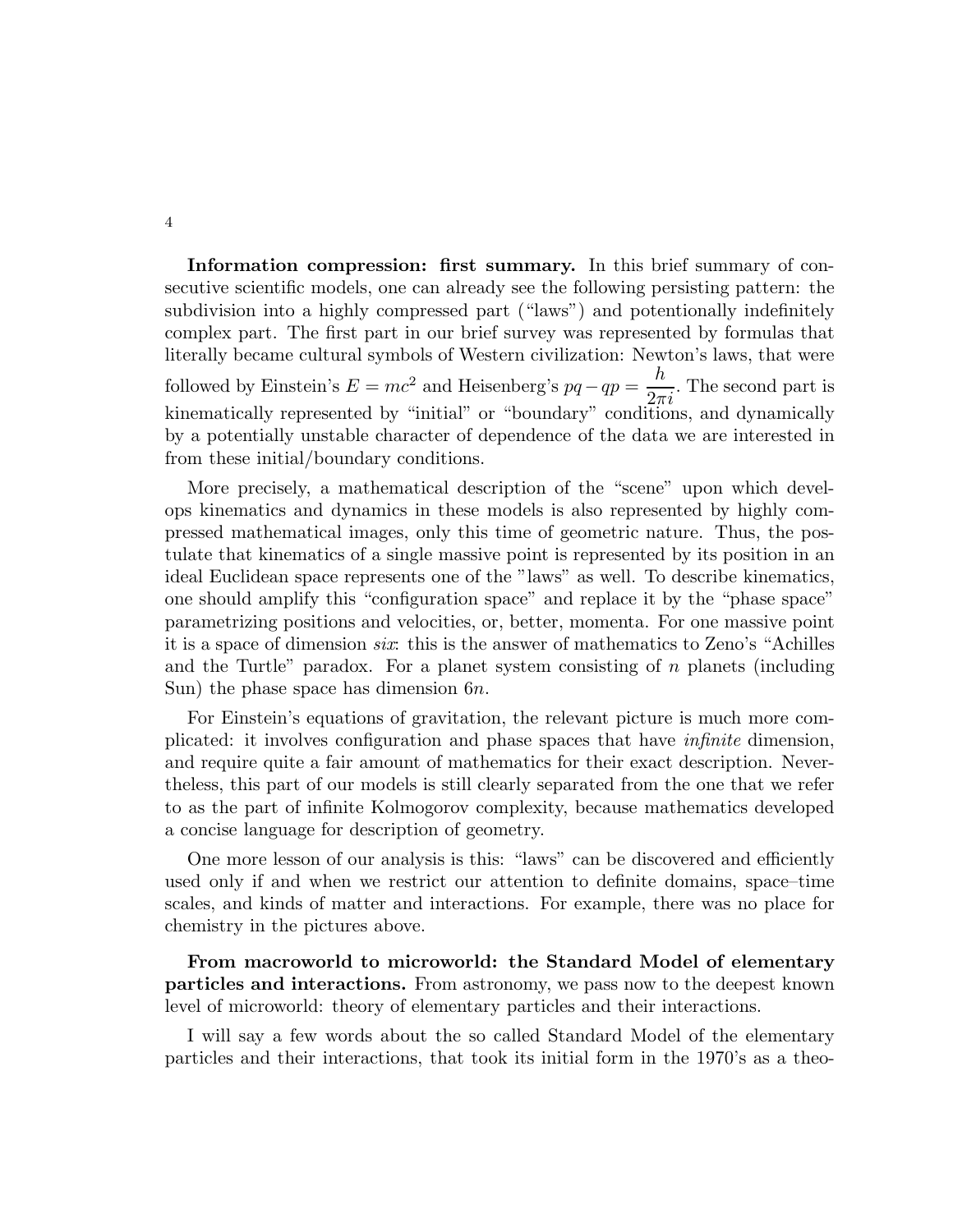retical construction in the framework of the Quantum Field Theory. The Standard Model got its first important experimental correlates with the discovery of quarks (components of nuclear "elementary" particles) and W and Z bosons, quanta of ineractions. For a very rich and complex history of this stage of theoretical physics, stressing the role of experiments and experimenters, see the fascinating account [Zi] by Antonio Zichichi. The Standard Model recently reappeared on the first pages of the world press thanks to the renewed hopes that the last critically missing component of the Model, the Higgs boson, has finally been observed.

Somewhat paradoxically, one can say that mathematics of the Standard Model is firmly based on the same ancient archetypes of the human thought as that of Hipparchus and Ptolemy: symmetry and uniform movement along circles.

More precisely, the basic idea of symmetry of modern classical (as opposed to quantum) non–relativistic physics involves the symmetry group of rigid movements of the three–dimensional Euclidean space, that is combinations of parallel shifts and rotations around a point. The group of rotations is denoted  $SO(3)$ , and celestial spheres are the unique objects invariant with respect to rotations. Passing from Hipparchus and Ptolemy to modernity includes two decisive steps: adding shifts (Earth, and then Sun, cease being centers of the Universe), and, crucially, understanding the new meta–law of physics: symmetry must govern laws of physics themselves rather than objects/processes etc that these laws are supposed to govern (such as Solar System).

When we pass now to the quantum mechanics, and further to the Quantum Field Theory (not involving gravitation), the group of  $SO(3)$  (together with shifts) should be extended, in particular, by several copies of such groups as  $SU(2)$  and  $SU(3)$ describing rotations in the *internal degrees of freedom* of elementary particles, such as spin, colour etc. The basic "law" that should be invariant with respect to this big group, is encoded in the Lagrangian density: it is a "mathematical formula" that is considerably longer than everything we get exposed to in our high school and even college courses: cf. Appendix 2.

Finally, the Ptolemy celestial movements, superpositions of rotations of rigid spheres, now transcends our space–time and happens in the infinite–dimensional Hilbert space of wave–functions: this is the image describing, say, a hydrogen atom in the paradigm of the first decades of the XXth century.

Information compression: second summary. I will use the examples above in order to justify the following viewpoint.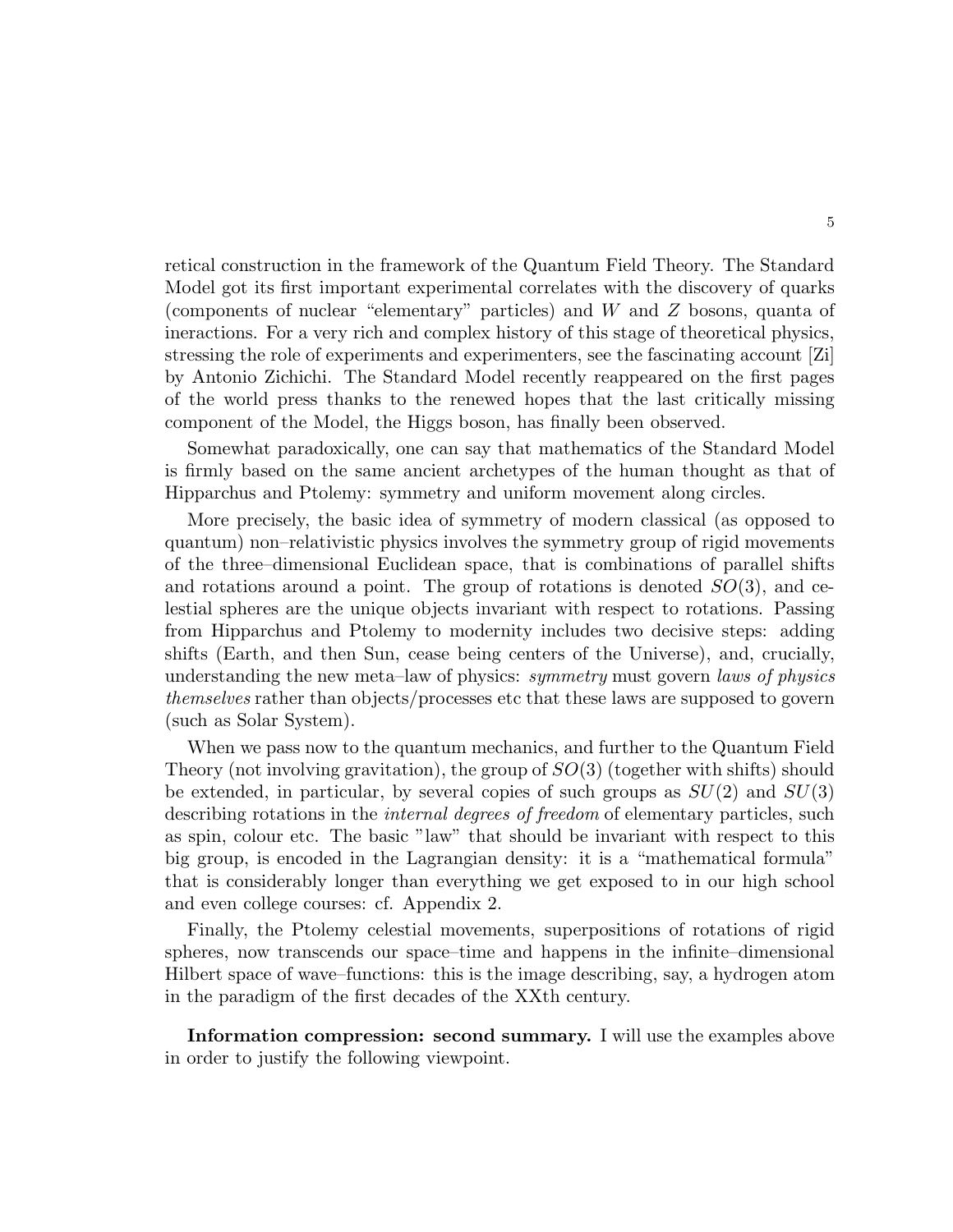Scientific laws (at least those that are expressed by mathematical constructions) can be considered as programs for computation, whereas observations produce inputs to these programs.

Outputs of these computations serve first to check/establish a domain of applicability of our theories. We compare the predicted behavior of a system with observed one, we are happy when our predictions agree quantitatively and/or qualitatively with observable behaviour, we fix the border signs signalling that at this point we went too far.

Afterwards, the outputs are used for practical/theoretical purposes, e. g. in engineering, weather predictions etc, but also to formulate the new challenges arising before the scientific thinking.

This comparison of scientific laws with programs is, of course, only a metaphor, but it will allow us to construct also a precise model of the kind of complexity, inherently associated with this metaphor of science: Kolmogorov complexity.

The next section is dedicated to the sketch of this notion in the framework of mathematics, again in its historical perspective.

### 2. Integers and their Kolmogorov complexity

Positional notations as programs. In this section, I will explain that the well known to the general public decimal notations of natural numbers are themselves programs.

What are they supposed to calculate?

Well, the actual *numbers* that are encoded by this notation, and are more adequately represented by, say, rows of strokes:

 $7:$  |||||||, 13: |||||||||||||, ... , 1984: ||||...|||||

Of course, in the last example it is unrealistic even to expect that if I type here 1984 strokes, an unsophisticated reader will be able to check that I am not mistaken. There will be simply too much strokes to count, whereas the *notation–program* "1984" contains only four signs chosen from the alphabet of ten signs. One can save on the size of alphabet, passing to the binary notation, then "1984" will be replaced by a longer program "11111000000". However, comparing the length of the program with the "size" of the number, i. e. the respective number of strokes, we see that decimal/binary notation gives an immense economy: the program length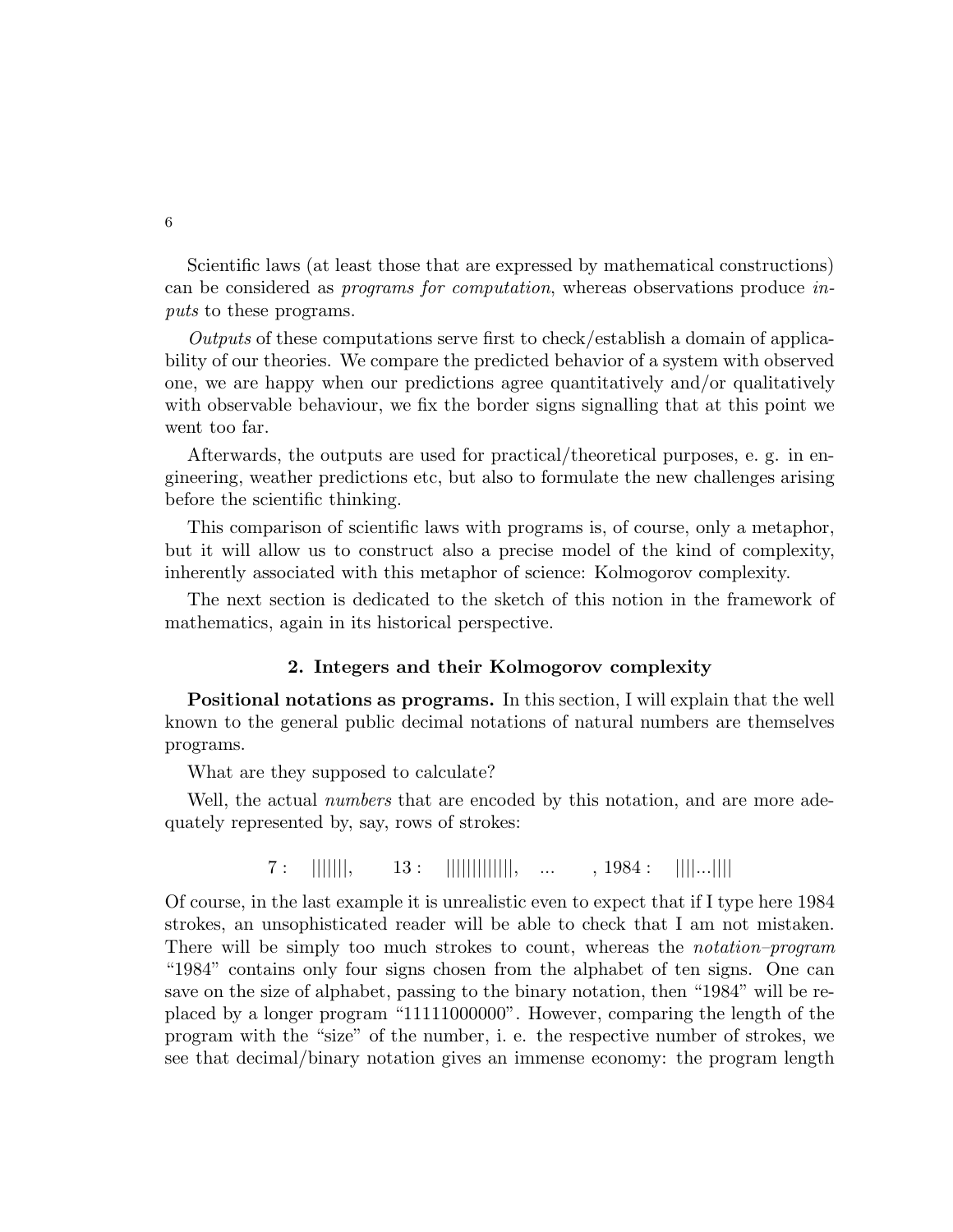is approximately the logarithm of the number of strokes (in the base 10 or 2 respectively).

More generally, we can speak about "size", or "volume" of any finite text based upon a fixed finite alphabet.

The discovery of this logarithmic upper bound of the Kolmogorov complexity of numbers was a leap in the development of humanity on the scale of civilizations.

However, if one makes some slight additional conventions in the system of notation, it will turn out that some integers admit a much shorter notation. For example, let us allow ourselves to use the vertical dimension and write, e. g.  $10^{10^{10}}$ .

The logarithm of the last number is about  $10^{10}$ , much larger than the length of the notation for which we used only 6 signs! And if we are unhappy about non– linear notation, we may add to the basic alphabet two brackets (,) and postulate that  $a(b)$  means  $a^b$ . Then  $10^{10^{10}}$  will be linearly written as  $10(10(10))$  using only 10 signs, still much less than  $10^{10} + 1$  decimal digits (of course,  $10^{10}$  of them will be just zeroes).

Then, perhaps, all integers can be produced by notation/programs that are much shorter than logarithm of their size?

No! It turns out that absolute majority of numbers (or texts) *cannot* be significantly compressed, although an infinity of integers can be written in a much shorter way than it can be done in any chosen system of positional notation.

If we leave the domain of integers and leap, to, say, such a number as  $\pi =$ 3, 1415926..., it looks as if it had infinite complexity. However, this is not so. There exists a program that can take as input the (variable) place of a decimal digit (an integer) and give as output the respective digit. Such a program is itself a text in a chosen algorithmic language, and as such, it also has a complexity: its own Kolmogorov complexity. One agrees that this is the complexity of  $\pi$ .

A reader should be aware that I have left many subtle points of the definition of Kolmogorov complexity in shadow, in particular, the fact that its dependence of the chosen system of encoding and computation model can change it only by a bounded quantity etc. A reader who would like to see some more mathematics about this matter is referred to the brief Appendix 1 and the relevant references.

Here I will mention two other remarkable facts related to the Kolmogorov complexity of numbers: one regarding its unexpected relation to the idea of randomness,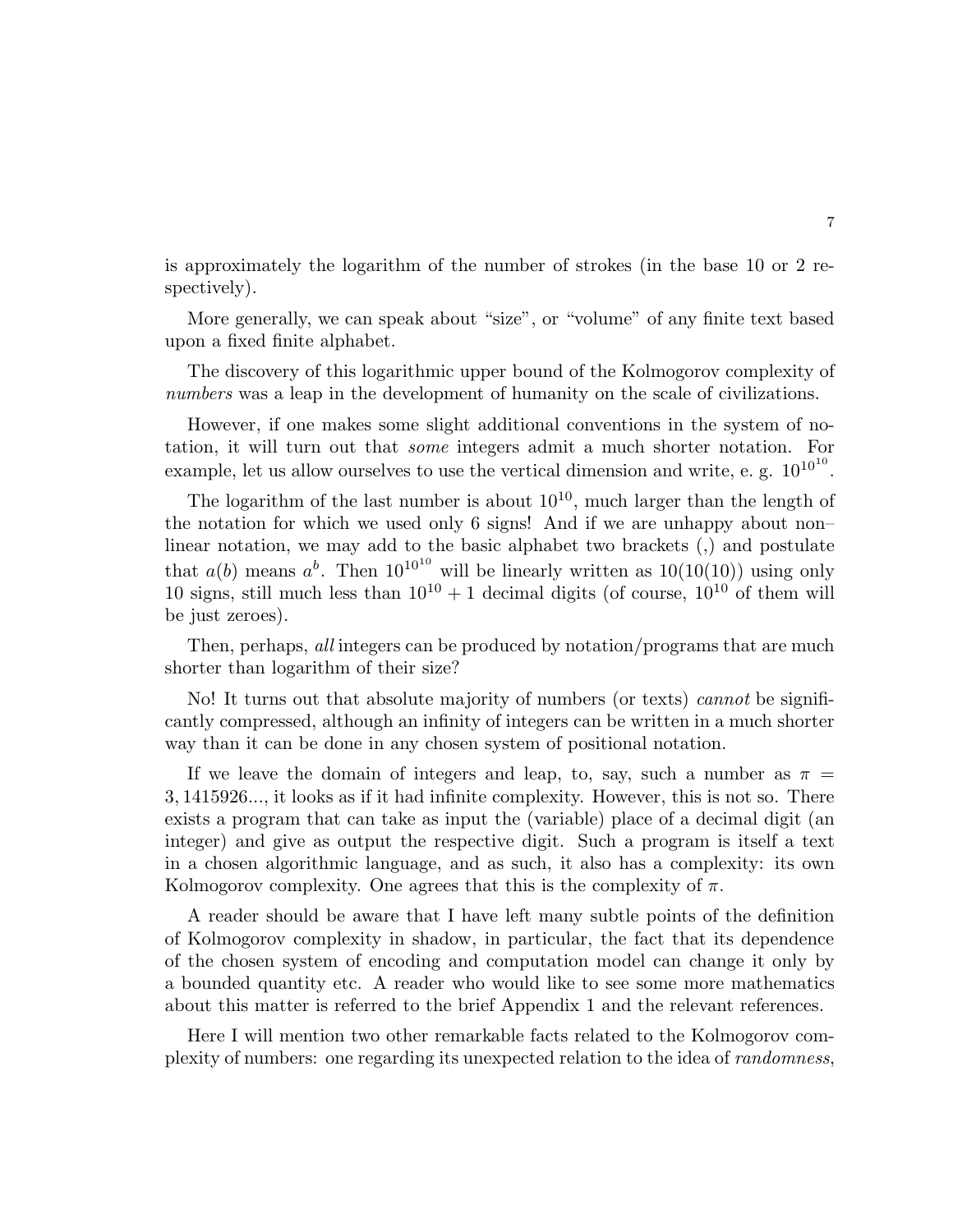and another one showing that some psychological data make explicit the role of this complexity in the cognitive activity of our mind.

Complexity and randomness. Consider arbitrarily long finite sequences of zeroes and ones, say, starting with one so that each such sequence could be interpreted as a binary notation of an integer.

There is an intuitive notion of "randomness " of such a sequence. In the contemporary technology "random" sequences of digits and similar random objects are used for encoding information, in order to make it inaccessible for third parties. In fact, a small distribured industry producing such random sequences (and, say, random big primes) has been created. A standard way to produce random objects is to leave mathematics and to recur to physics: from throwing a piece to registering white noise.

One remarkable property of Kolmogorov complexity is this: those sequences of digits whose Kolmogorov complexity is approximately the same as their length, are random in any meaningful sense of the word. In particular, they cannot be generated by a program essentialy shorter than the sequence itself.

Complexity and human mind. In the history of humanity, discovery of laws of classical and quantum physics that represent incredible compression of complex information, stresses the role of Kolmogorov complexity, at least as a relevant metaphor for understanding the laws of cognition.

In his very informative book [De], Stanislas Dehaene considers certain experimental results about the statistics of appearance numerals and other names of numbers. cf. especially pp.  $110 - 115$ , subsection "Why are some numerals more frequent than others?".

As mathematicians, let us consider the following abstract question: can one say anything non-obvious about possible probabilities distributions on the set of all natural numbers? More precisely, one such distribution is a sequence of non– negative real numbers  $p_n, n = 1, 2, \ldots$  such that  $\sum_n p_n = 1$ . Of course, from the last formula it follows that  $p_n$  must tend to zero, when n tends to infinity; moreover  $p_n$  cannot tend to zero too slowly: for example,  $p_n = n^{-1}$  will not do. But two different distributions can be widely incomparable.

Remarkably, it turns out that if we restrict our class of distributions only to computable from below ones, that is, those in which  $p_n$  can be computed as a function of n (in a certain precise sense), then it turns out that there is a distinguished and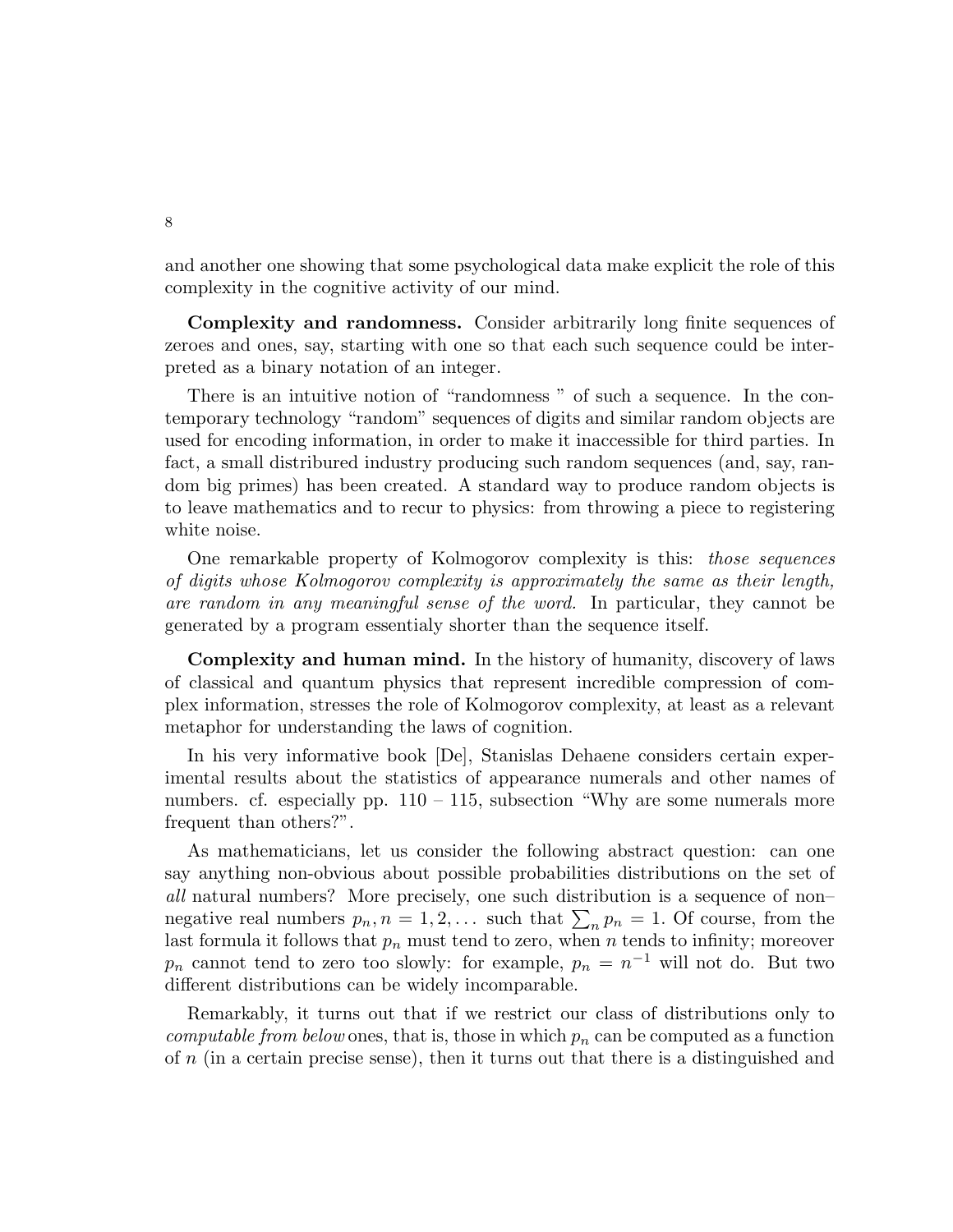small subclass  $C$  of such distributions, that are in a sense *maximal* ones. Any member  $(p_n)$  of this class has the following unexpected property (see [Lev]):

the probability  $p_n$  of the number n, up to a bounded (from above and below) factor, equals the inverse of the exponentiated Kolmogorov complexity of n.

This statement needs additional qualifications: the most important one is that we need here not the original Kolmogorov complexity but the so called prefix–free version of it. We omit technical details, because they are not essential here. But the following properties of any distribution  $(p_n) \in C$  are worth stressing in our context:

(i) Most of the numbers n, those that are Kolmogorov "maximally complex",appear with probability comparable with  $n^{-1} (\log n)^{-1-\epsilon}$ , with a small  $\varepsilon$ : "most large numbers appear with frequency inverse to their size" (in fact, somewhat smaller one).

(ii) However, frequencies of those numbers that are Kolmogorov very simple, such as  $10^3$  (thousand),  $10^6$  (million),  $10^9$  (billion), produce sharp local peaks in the graph of  $(p_n)$ .

The reader may compare these properties of the discussed class of distributons, which can be called a priori distributions, with the observed frequencies of numerals (number words) in printed and oral texts in various languages: cf. Dehaene, loc. cit., p. 111, Figure 4.4. To me, their qualitative agreement looks very convincing: brains and their societies do reproduce a priori probabilities.

Notice that those parts of the Dehaene and Mehler graphs in loc. cit. that refer to large numbers, are somewhat misleading: they might create an impression that frequencies of the numerals, say, between  $10^6$  and  $10^9$  smoothly interpolate between those of  $10^6$  and  $10^9$  themselves, whereas in fact they abruptly drop down.

Finally, I want to stress that the class of a priori probability distributions that we are considering here is *qualitatively distinct* from those that form now a common stock of sociological and sometimes scientific analysis: cf. a beautiful synopsis by Terence Tao in [Ta]. The appeal to the uncomputable degree of maximal compression is exactly what can make such a distribution an eye–opener. As I have written at the end of [Ma2]:

"One can argue that all cognitive activity of our civilization, based upon symbolic (in particular, mathematical) representations of reality, deals actually with the initial Kolmogorov segments of potentially infinite linguistic constructions, always replacing vast volumes of data by their compressed descriptions. This is especially visible in the outputs of the modern genome projects.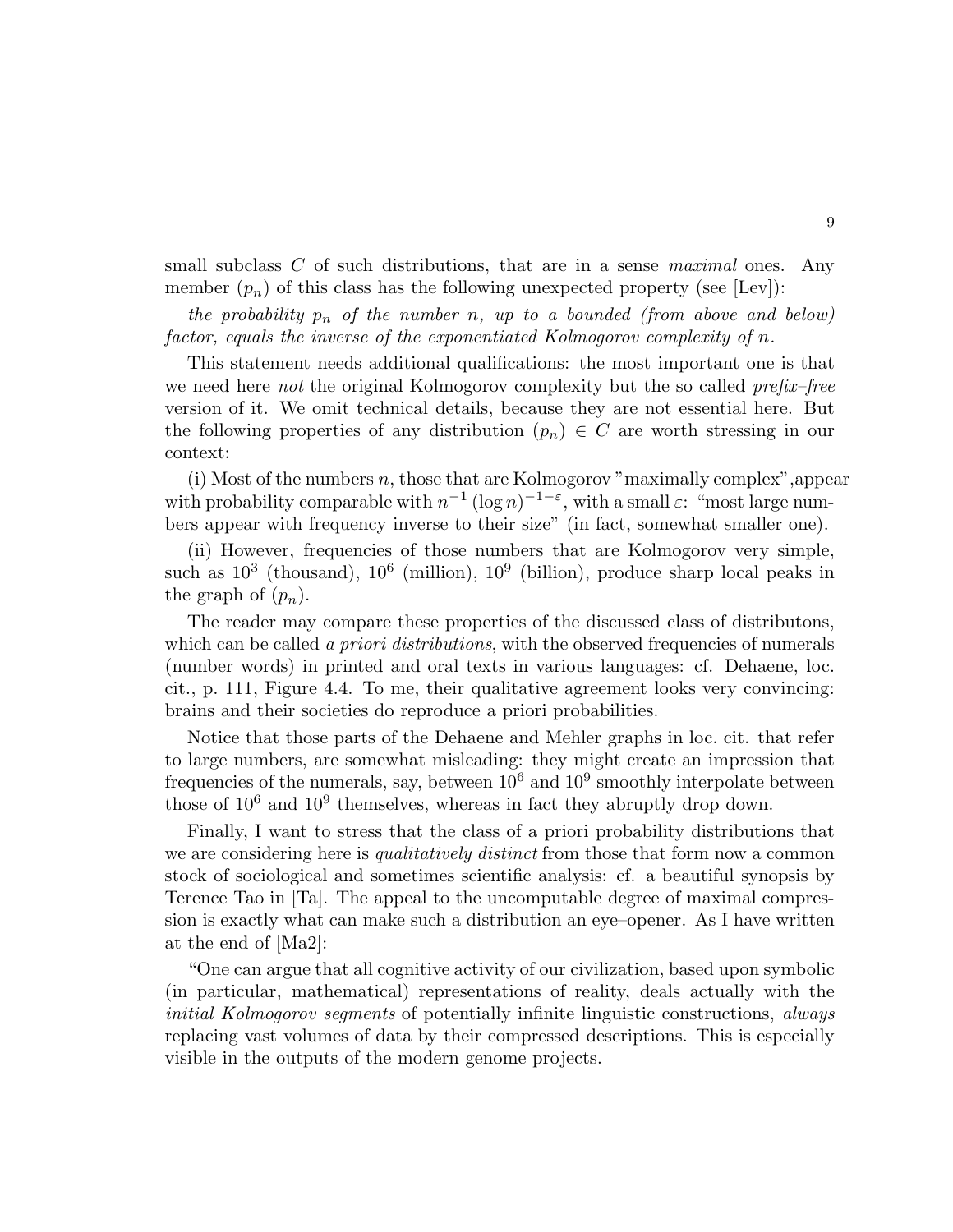In this sense, such linguistic cognitive activity can be metaphorically compared to a gigantic precomputation process, shellsorting infinite worlds of expressions in their Kolmogorov order."

#### 3. New cognitive toolkits: WWW and databases

"The End of Theory". In summer 2008, an issue of the "Wired Magazine" appeared. It's cover story ran: "The End of Theory: The Data Deluge Makes the Scientific Method Obsolete".

The message of this essay, written by the Editor–in–Chief Chris Anderson, was summarized in the following words:

"The new availablility of huge amounts of data, along with statistical tools to crunch these numbers, offers a whole new way of understanding the world. Correlation supersedes causation, and science can advance even without coherent models, unified theories, or really any mechanical explanation at all. There's no reason to cling to our old ways. It's time to ask: What can science learn from Google?"

I will return to this rhetoric question at the end of this talk. Right now I want only to stress that, as well as in the scientific models of the "bygone days", basic theory is unavoidable in this brave new Petabyte World: encoding and decoding data, search algorithms, and of course, computers themselves are just engineering embodiment of some very basic and very abstract notions of mathematics. The mathematical idea underlying the structure of modern computers is the Turing machine (or one of several other equivalent formulations of the concepts of computability). We know that the universal Turing machine has a very small Kolmogorov complexity, and therefore, using the basic metaphor of this talk, we can say that the bipartite structure of the classical scientific theories is reproduced at this historical stage.

Moreover, what Chris Anderson calls "the new availability of huge amounts of data" by itself is not very new: after spreading of printing, astronomic observatories, scientific laboratories, and statistical studies, the amount of data available to any visitor of a big public library was always huge, and studies of correlations proliferated for at least the last two centuries.

Charles Darwin himself collected the database of his observations, and the result of his pondering over it was the theory of evolution.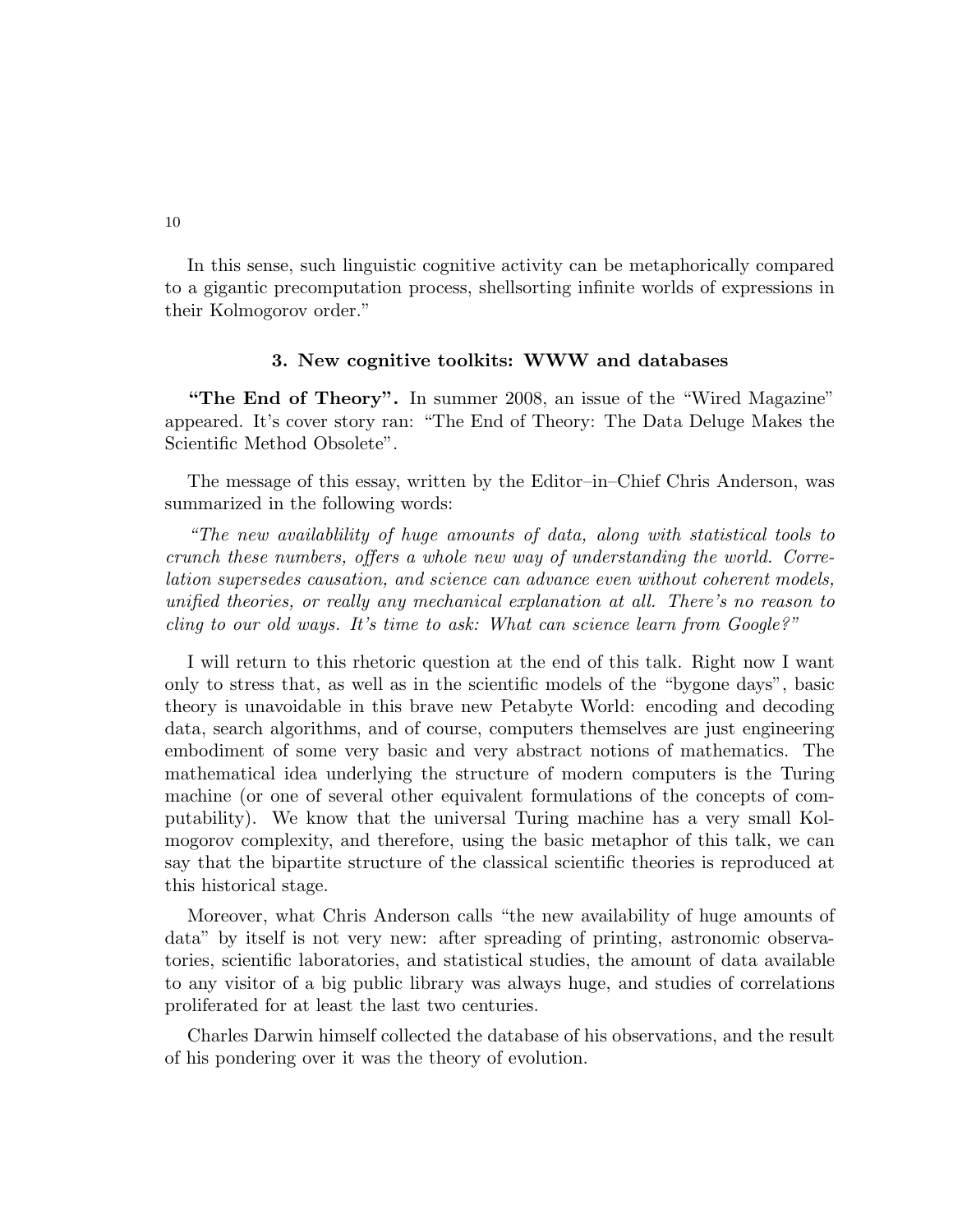A representative recent example is the book [FlFoHaSCH], sensibly reviewed in  $|Gr|$ .

Even if the sheer volume of data has by now grown by several orders of magnitude, this is not the gist of Anderson's rhetoric.

What Anderson actually wants to say is that human beings are now – happily! – free from thinking over these data. Allegedly, computers will take this burden upon themselves, and will provide us with correlations – replacing the old–fashioned "causations" (that I prefer to call scientific laws) – and expert guidance.

Leaving aside such questions as how "correlations" might possibly help us understand the structure of Universe or predict the Higgs boson, I would like to quote the precautionary tale from [Gr]:

" $\ldots$ ) in 2000 Peter C. Austin, a medical statistician at the University of Toronto, and his colleagues conducted a study of all 10,674,945 residents of Ontario aged between eighteen and one hundred. Residents were randomly assigned to different groups, in which they were classified according to their astrological signs. The research team then searched through more than two hundred of the most common diagnoses of hospitalization until they identified two where patients under one astrological sign had a significantly higher probability of hospitalization compared to those born under the remaining signs combined: Leos had a higher probability of gastrointestinal hemorrage while Sagittarians had a higher probability of fracture of the upper arm compared to all other signs combined.

It is thus relatively easy to generate statistically significant but spurious correlations when examining a very large data set and a similarly large number of potential variables. Of course, there is no biological mechanism whereby Leos might be predisposed to intestinal bleeding or Sagittarians to bone fracture, but Austin notes, 'It is tempting to construct biologically plausible reasons for observed subgroup effects after having observed them.' Such an exercise is termed 'data mining', and Austin warns, 'Our study therefore serves as a cautionary note regarding the interpretation of findings generated by data mining'  $\left\lceil \ldots \right\rceil$ "

### Coda

## What can science learn from Google:

"Think! Otherwise no Google will help you."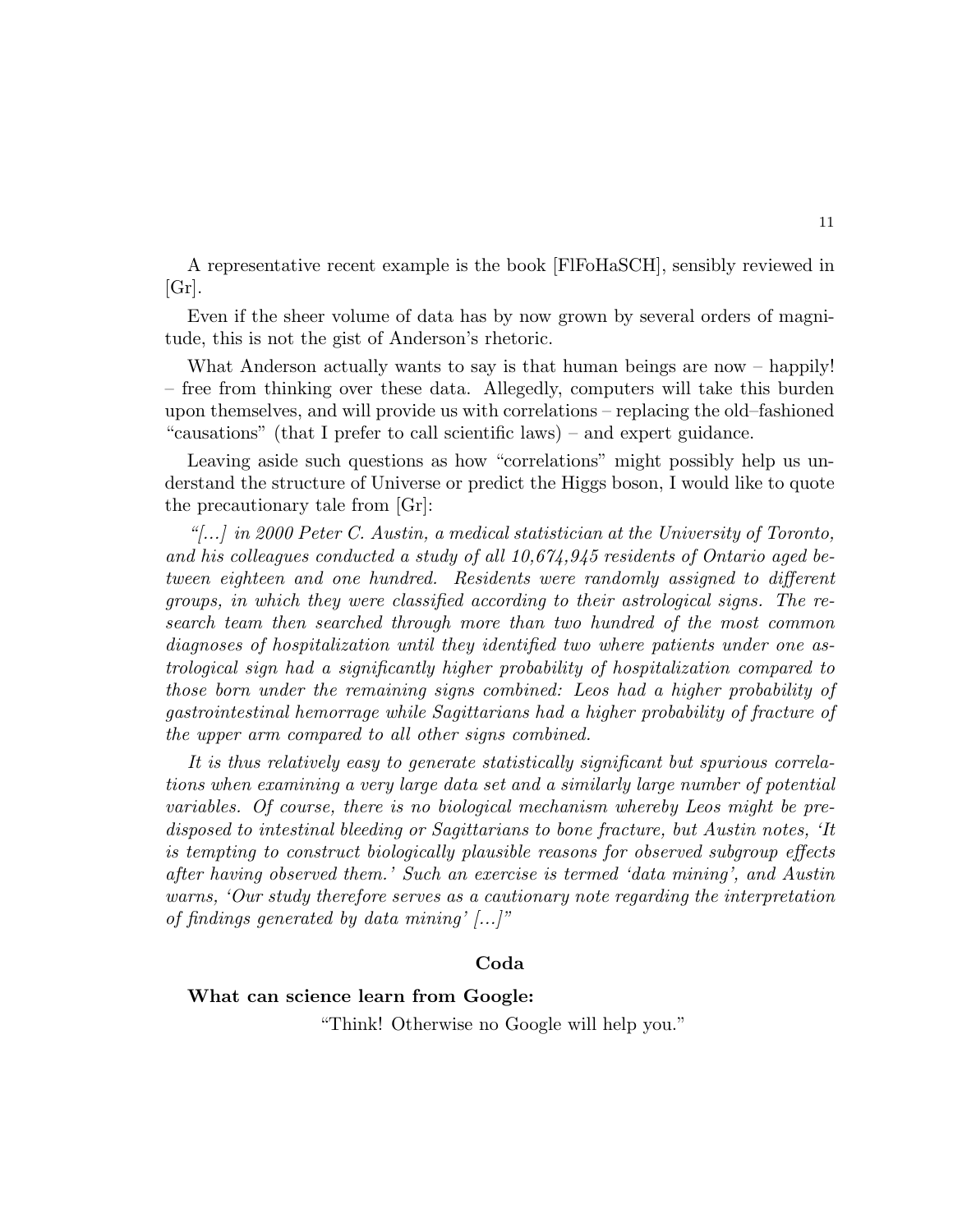#### References

[An] Ch. Anderson. *The End of Theory*. in: Wired, 17.06, 2008.

[ChCoMa] A. H. Chamseddine, A. Connes, M. Marcolli. Gravity and the standard model with neutrino mixing. Adv.Theor.Math.Phys. 11 (2007), 991-1089. arXiv:hep-th/0610241

[De] S. Dehaene. The Number Sense. How the Mind creates Mathematics. Oxford UP, 1997.

[FlFoHaSCH] R. Floud, R. W. Fogel, B. Harris, Sok Chul Hong. The Changing Body: Health, Nutrition and Human Development in the Western World Since 1700. Cambridge UP, 431 pp.

[Gr] J. Groopman. The Body and the Human Progress. In: NYRB, Oct. 27, 2011

[Lev] L. A. Levin, Various measures of complexity for finite objects (axiomatic description), Soviet Math. Dokl. Vol.17 (1976) N. 2, 522–526.

[Ma1] Yu. Manin. A Course of Mathematical Logic for Mathematicians. 2nd Edition, with new Chapters written by Yu. Manin and B. Zilber. Springer, 2010.

[Ma2] Yu. Manin. Renormalization and Computation II: Time Cut-off and the Halting Problem. In: Math. Struct. in Comp. Science, pp. 1–23, 2012, Cambridge UP. Preprint math.QA/0908.3430

[Pa] D. Park. The How and the Why. An Essay on the Origins and Development of Physical Theory. Princeton UP, 1988.

[Ta] T. Tao. E pluribus unum: From Complexity, Universality. Daedalus, Journ. of the AAAS, Summer 2012, 23–34.

[Zi] A. Zichichi. Subnuclear Physics. The first 50 years: Highlights from Erice to ELN. World Scientific, 1999.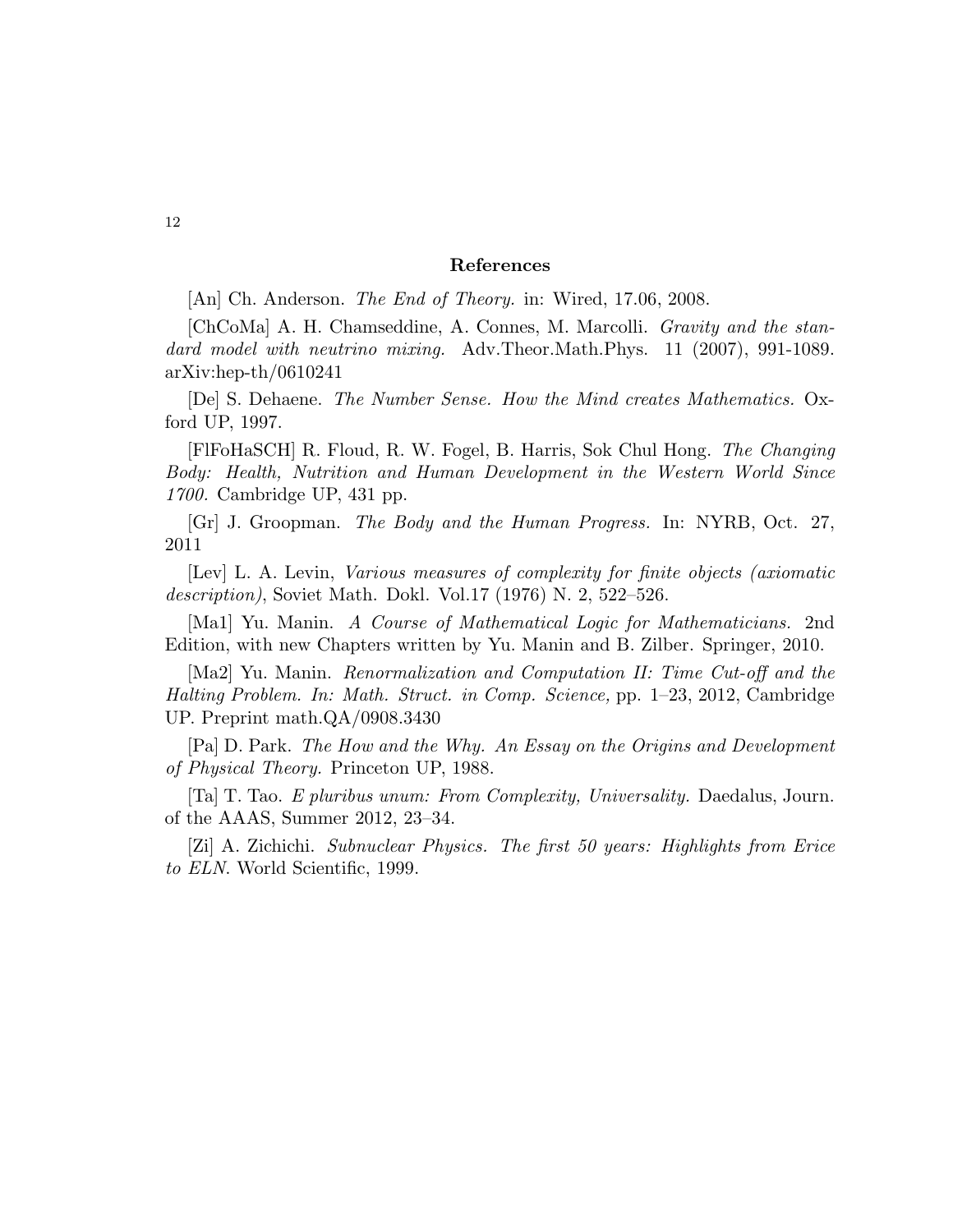#### APPENDIX 1. A brief guide to computability

This appendix contains a sketch of the mathematical computability theory, or theory of algorithmic computations, as it was born in the first half the XXth century in the work of such thinkers as Alonso Church, Alan Turing and Andrei Kolmogorov. We are not concerned here with its applied aspects studied under the general heading of "Computer Science".

This theory taught us two striking lessons.

First, that there is a unique universal notion of computability in the sense that all seemingly very different versions of it turned out to be equivalent. We will sketch here the form that is called the theory of (partial) recursive functions.

Second, that this theory sets its own limits and unavoidably leads to confrontation with uncomputable problems.

Both discoveries led to very interesting research aiming to the extension of this territory of classical computability such as basics of theory of quantum computing etc. But we are not concerned with this development here.

Three descriptions of partial recursive functions. The subject of the theory of recursive functions is a set of functions whose domain and values are vectors of natural numbers of arbitrary fixed lengths:  $f: \mathbf{Z}_{+}^{m} \to \mathbf{Z}_{+}^{n}$ .

An important qualification: a "function", say,  $f: X \to Y$ , below always means a pair  $(f, D(f))$ , where  $D(f) \subset X$  and f is a map of sets  $D(f) \to Y$ . The definition domain  $D(f)$  is not always mentioned explicitly. If  $D(f) = X$ , the function might be called "total"; generally it may be called "partial" one.

(i) Intuitive description. A function  $f: \mathbf{Z}_{+}^{m} \to \mathbf{Z}_{+}^{n}$  is called *(partial) recursive* iff it is "semi–computable" in the following sense:

there exists an algorithm F accepting as inputs vectors  $x = (x_1, \ldots, x_m) \in \mathbf{Z}_+^m$ . with the following properties:

– if  $x \in D(f)$ , F produces as output  $f(x)$ .

– if  $x \notin D(f)$ , F either produces answer "NO", or works indefinitely long without producing any output.

(ii) Formal description (sketch). It starts with two lists:

– An explicit list of "obviously" semi–computable basic functions such as constant functions, projections onto  $i$ –th coordinate etc.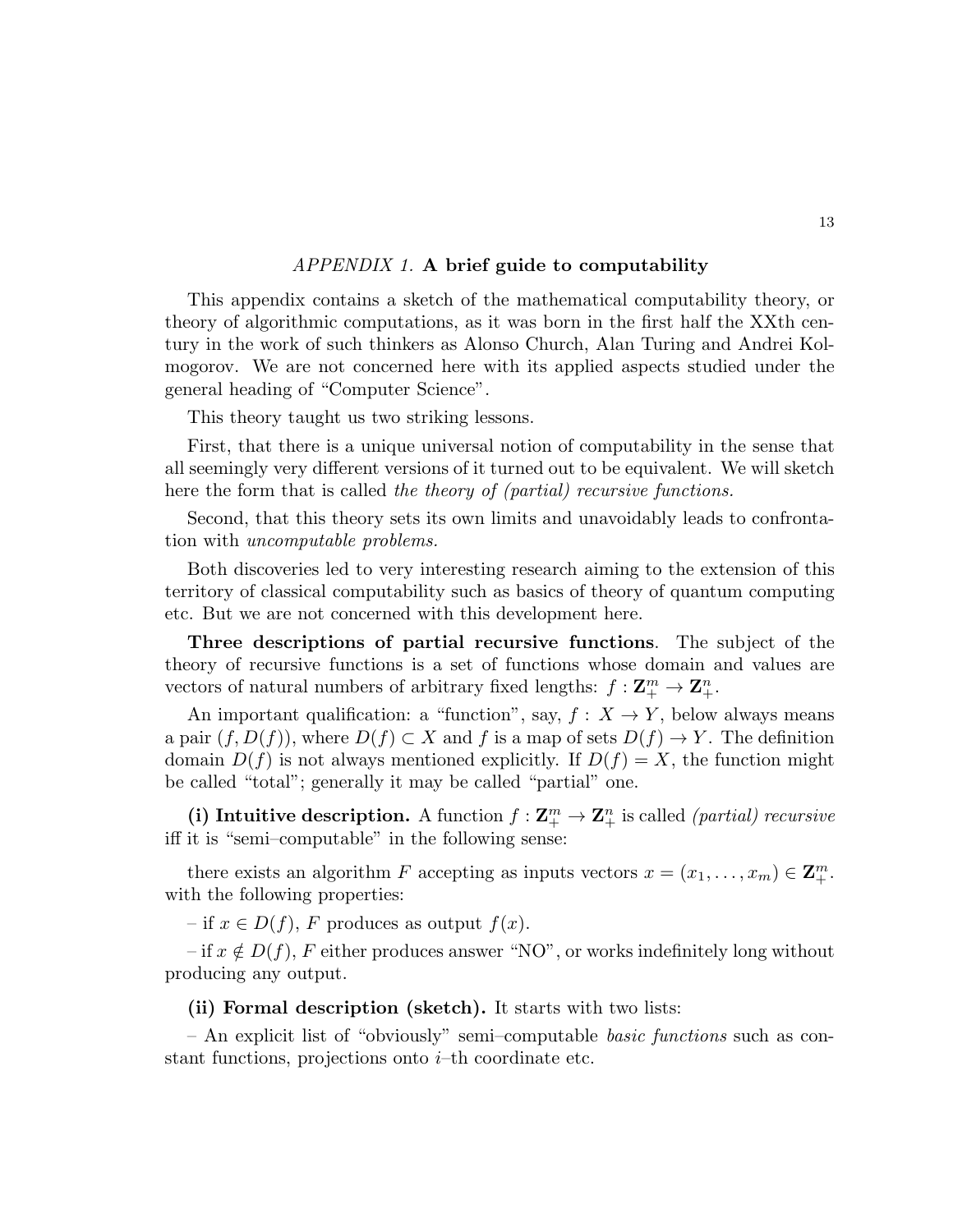$-$  An explicit list of *elementary operations*, such as an inductive definition, that can be applied to several semi–computable functions and "obviously" produces from them a new semi–computable function.

The key elementary operation involves finding the least root of equation  $f(x) = y$ (if it exists) where f is already defined function. It is this operation that involves search and makes introduction of partial functions inevitable.

– After that, the set of partial recursive functions is defined as the minimal set of functions containing all basic functions and closed wrt all elementary operations.

(iii) Diophantine description (A DIFFICULT THEOREM). A function  $f$ :  $\mathbf{Z}_{+}^{m} \to \mathbf{Z}_{+}^{n}$  is partial recursive iff there is a polynomial

$$
P(x_1,\ldots,x_m;y_1,\ldots,y_n;t_1,\ldots,t_q)\in\mathbf{Z}[x,y,t]
$$

such that the graph

$$
\Gamma_f:=\{(x,f(x))\}\subset \mathbf Z_+^m\times \mathbf Z_+^n
$$

is the projection of the subset  $P = 0$  in  $\mathbf{Z}_{+}^{m} \times \mathbf{Z}_{+}^{n} \times \mathbf{Z}_{+}^{q}$ .

**Constructive worlds.** An *(infinite)* constructive world is a countable set X (usually of some finite Bourbaki structures) given together with a class of structural numberings: intuitively computable bijections  $\nu : \mathbf{Z}_{+} \to X$  which form a principal homogeneous space over the group of recursive permutations of  $\mathbb{Z}_+$ . An element  $x \in X$  is called a constructive object.

*Example:*  $X =$  all finite words in a fixed finite alphabet A.

**Church's thesis:** Let X, Y be two constructive worlds,  $\nu_X : \mathbf{Z}_+ \to X$ ,  $\nu_Y :$  $\mathbf{Z}_{+} \rightarrow Y$  their structural numberings, and F an (intuitive) algorithm that takes as input an object  $x \in X$  and produces an object  $F(x) \in Y$  whenever x lies in the domain of definition of F.

Then  $f := \nu_Y^{-1}$  $V_Y^{-1} \circ F \circ \nu_X : \mathbf{Z}_+ \to \mathbf{Z}_+$  is a partial recursive function.

The status of Church's thesis in mathematics is very unusual. It is not a theorem, since it involves an undefined notion of "intuitive computability". It expresses the fact that several developed mathematical constructions whose explicit goal was to formalize this notion, led to provably equivalent results. But moreover, it expresses the belief that any new such attempt will inevitably produce again an equivalent notion. Briefly, Church's thesis is "an experimental fact in the mental world".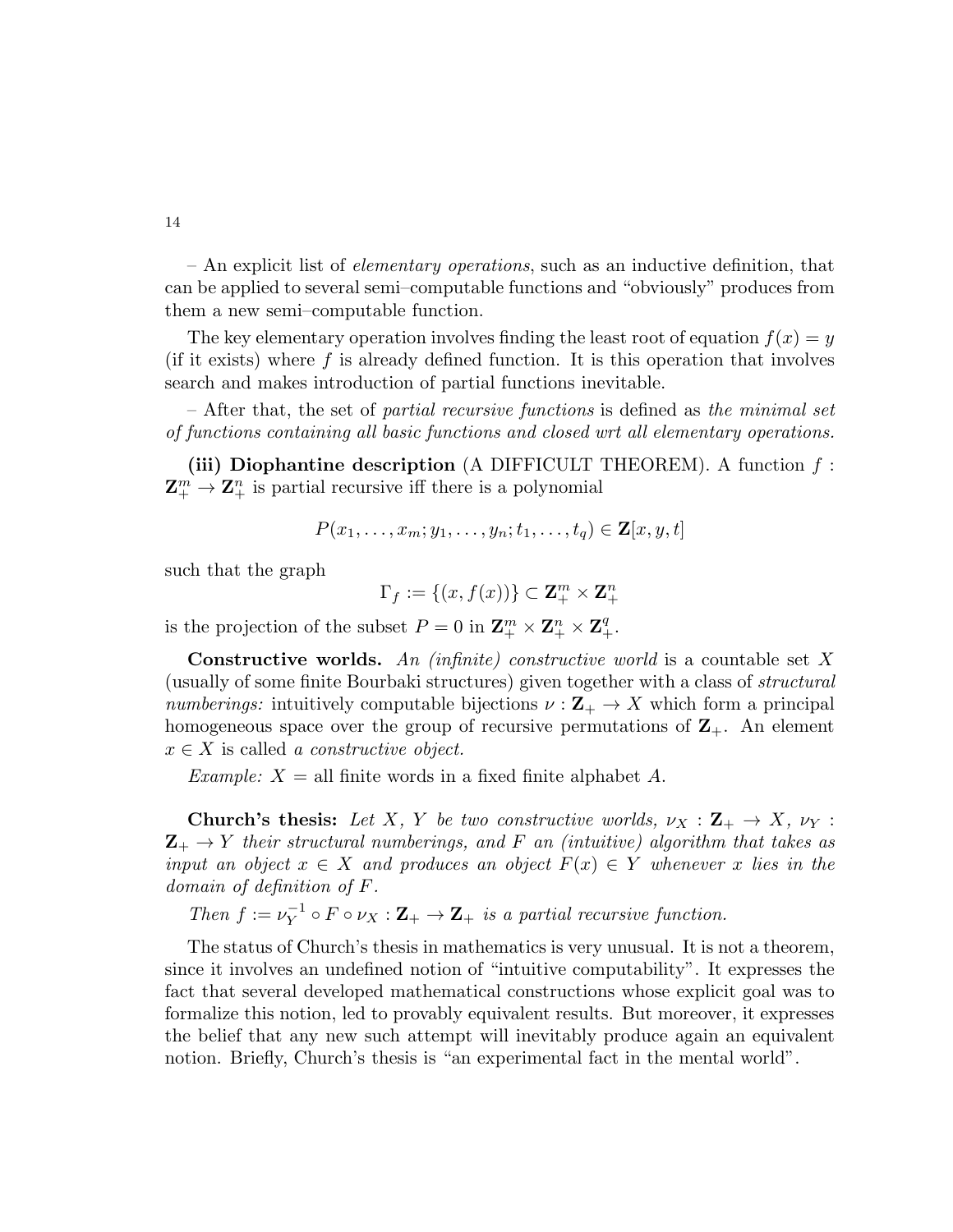Exponential Kolmogorov complexity of constructive objects. Let X be a constructive world. For any (semi)–computable function  $u: \mathbf{Z}_{+} \to X$ , the (exponential) complexity of an object  $x \in X$  relative to u is

$$
K_u(x) := \min \{ m \in \mathbf{Z}_+ \, | \, u(m) = x \}.
$$

If such m does not exist, we put  $K_u(x) = \infty$ .

**Claim:** there exists such  $u$  ("an optimal Kolmogorov numbering", or "decompressor") that for each other v, some constant  $c_{u,v} > 0$ , and all  $x \in X$ ,

$$
K_u(x) \le c_{u,v} K_v(x).
$$

This  $K_u(x)$  is called *exponential Kolmogorov complexity* of x.

A Kolmogorov order on a constructive world X is a bijection  $\mathbf{K} = \mathbf{K}_u : X \to \mathbf{Z}_+$ arranging elements of X in the increasing order of their complexities  $K_u$ .

The reader must keep in mind two warnings related to these notions:

– Any optimal numbering is only partial function, and its definition domain is not decidable.

– Kolmogorov complexity  $K_u$  itself is not computable. It is the lower bound of a sequence of computable functions. Kolmogorov order is not computable as well.

– Kolmogorov order of  $\mathbf{Z}_{+}$  cardinally differs from the natural order in the following sense: it puts in the initial segments very large numbers that are at the same time Kolmogorov simple.

*Example*: let  $a_n := n^{n^{1/n}}$  $(n \times).$ Then  $K_u(a_n) \leq cn$  for some  $c > 0$  and all  $n > 0$ .

Kolmogorov complexity of recursive functions. When we spoke about "complexity of  $\pi$ ", we had in mind a program that, given an input  $n \in \mathbb{Z}_+$ , calculates the *n*–th decimal digit of  $\pi$ . Such a program calculates therefore a recursive function. However, the set of all recursive functions  $f: \mathbf{Z}_{+}^{m} \to \mathbf{Z}_{+}^{n}$  do not form a constructive world, if  $m > 0!$ 

Nevertheless, one can speak about a Kolmogorov optimal enumeration of programs, computing functions of this set, and thus about Kolmogorov complexity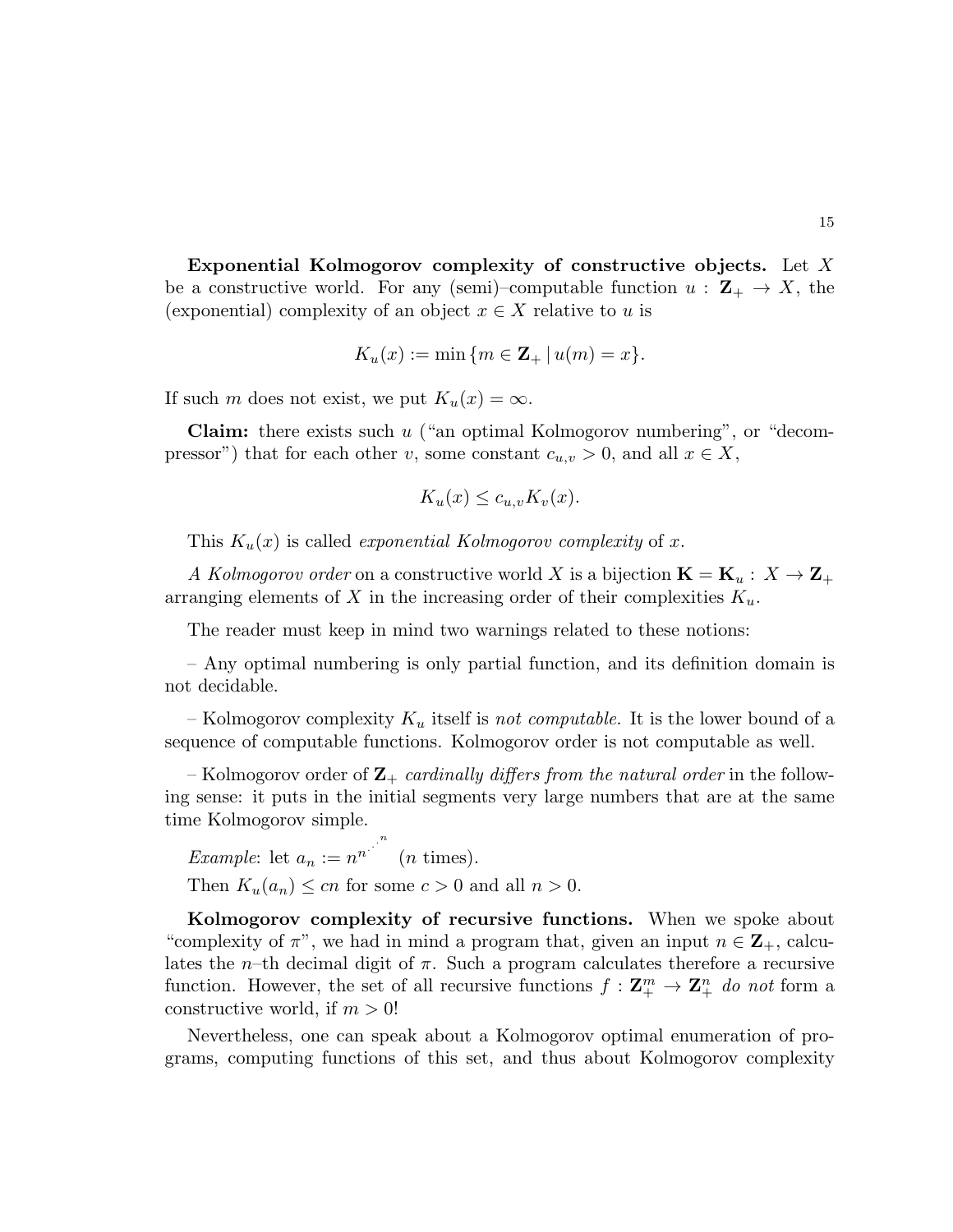of such functions themselves. This is critically important for applicability of our "complexity metaphor" in the domain of scientific knowledge. In fact, both "laws" and descriptions of "phase spaces" that make the scene for these laws belong rather to domains of intuitively computable functions than to the domain of constructive objects.

Mathematical details of constructions, underlying brief explanations collected in this Appendix can be found in [Ma1], Chapter II.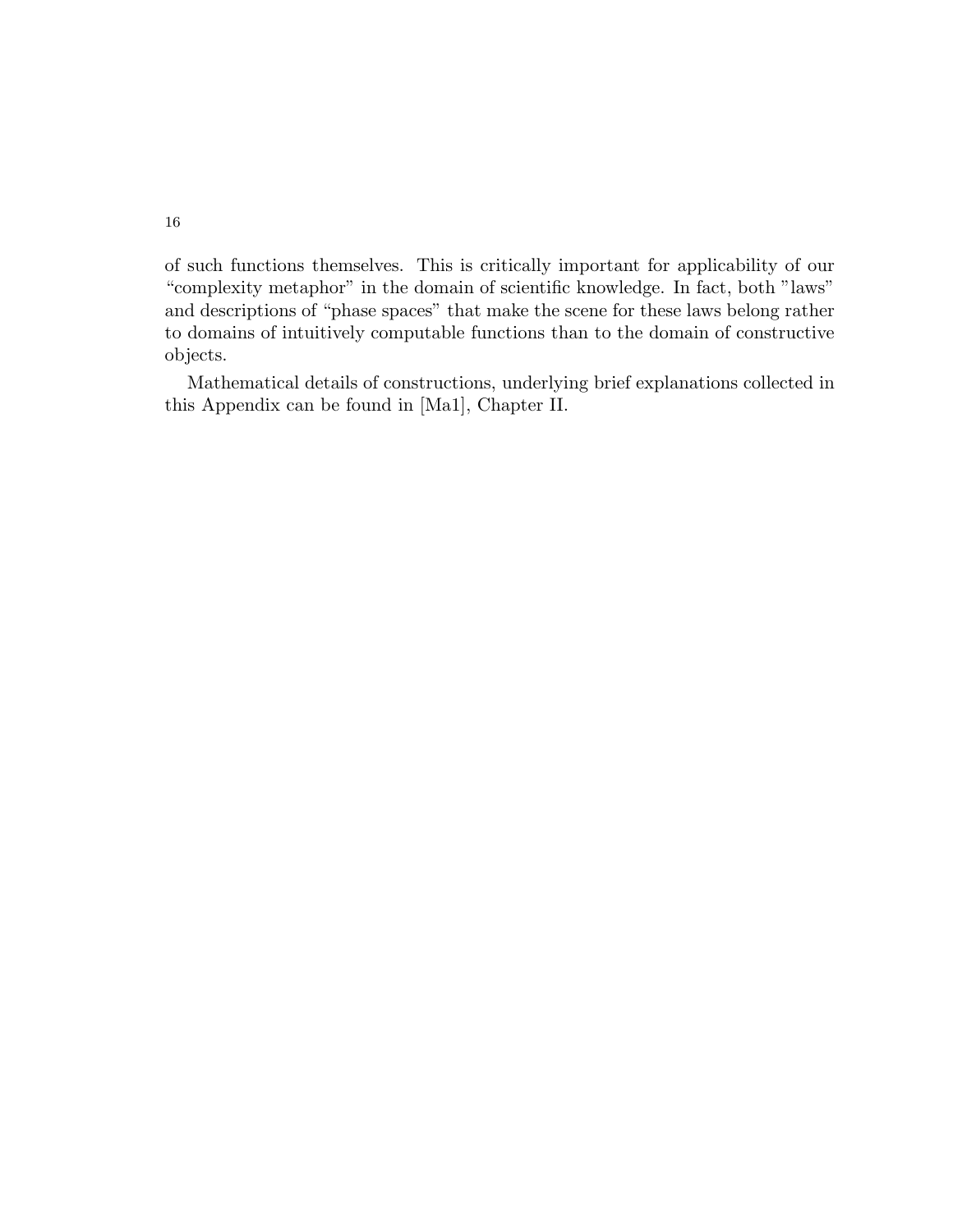# APPENDIX 2. Lagrangian of the Standard Model Source: [ChCoMa]

"In flat space and in Lorentzian signature the Lagrangian of the standard model with neutrino mixing and Majorana mass terms, written using the Feynman gauge fixing, is of the form

$$
\mathcal{L}_{SM} =
$$
\n
$$
-\frac{1}{2}\partial_{\nu}g_{\mu}^{a}\partial_{\nu}g_{\mu}^{a} - g_{s}f^{abc}\partial_{\mu}g_{\nu}^{a}g_{\mu}^{b}g_{c}^{c} - \frac{1}{4}g_{s}^{2}f^{abc}f^{ade}g_{\mu}^{b}g_{\nu}^{c}g_{\mu}^{d}g_{c}^{c} - \partial_{\nu}W_{\mu}^{+}\partial_{\nu}W_{\mu}^{-} - M^{2}W_{\mu}^{+}W_{\mu}^{-} -
$$
\n
$$
\frac{1}{2}\partial_{\nu}Z_{\mu}^{0}\partial_{\nu}Z_{\mu}^{0} - \frac{1}{2c_{w}^{2}}M^{2}Z_{\mu}^{0}Z_{\mu}^{0} - \frac{1}{2}\partial_{\mu}A_{\nu}\partial_{\mu}A_{\nu} - ig_{c_{w}}(\partial_{\nu}Z_{\mu}^{0}(W_{\mu}^{+}W_{\nu}^{-} - - W_{\nu}^{+}W_{\mu}^{-}) - Z_{\nu}^{0}(W_{\mu}^{+}\partial_{\nu}W_{\mu}^{-} - W_{\mu}^{-}\partial_{\nu}W_{\mu}^{+}) + Z_{\mu}^{0}(W_{\nu}^{+}\partial_{\nu}W_{\mu}^{-} - W_{\nu}^{-}\partial_{\nu}W_{\mu}^{+})) - ig_{s_{w}}(\partial_{\nu}A_{\mu}(W_{\mu}^{+}W_{\nu}^{-} - W_{\nu}^{+}W_{\mu}^{-}) - A_{\nu}(W_{\mu}^{+}\partial_{\nu}W_{\mu}^{-} - W_{\mu}^{-}\partial_{\mu}W_{\mu}^{+} + \frac{1}{2}g_{c_{w}}W_{\mu}^{+}W_{\nu}^{-} + W_{\mu}^{-}\partial_{\nu}W_{\mu}^{+} + g_{c_{w}}W_{\mu}^{+}W_{\nu}^{-} + g_{c_{w}}W_{\mu}^{+}W_{\nu}^{-} - Z_{\mu}^{0}Z_{\mu}^{0}W_{\nu}^{+}W_{\nu}^{-}) + g_{c_{w}}(\partial_{\mu}A_{\mu}W_{\mu}^{+}W_{\nu}^{-} + \frac{1}{2}g_{c_{w}}W_{\mu}^{+}W_{\nu}^{-} + g_{c_{w}}W_{\mu}^{+}W_{\nu}^{-} - g_{c_{w
$$

−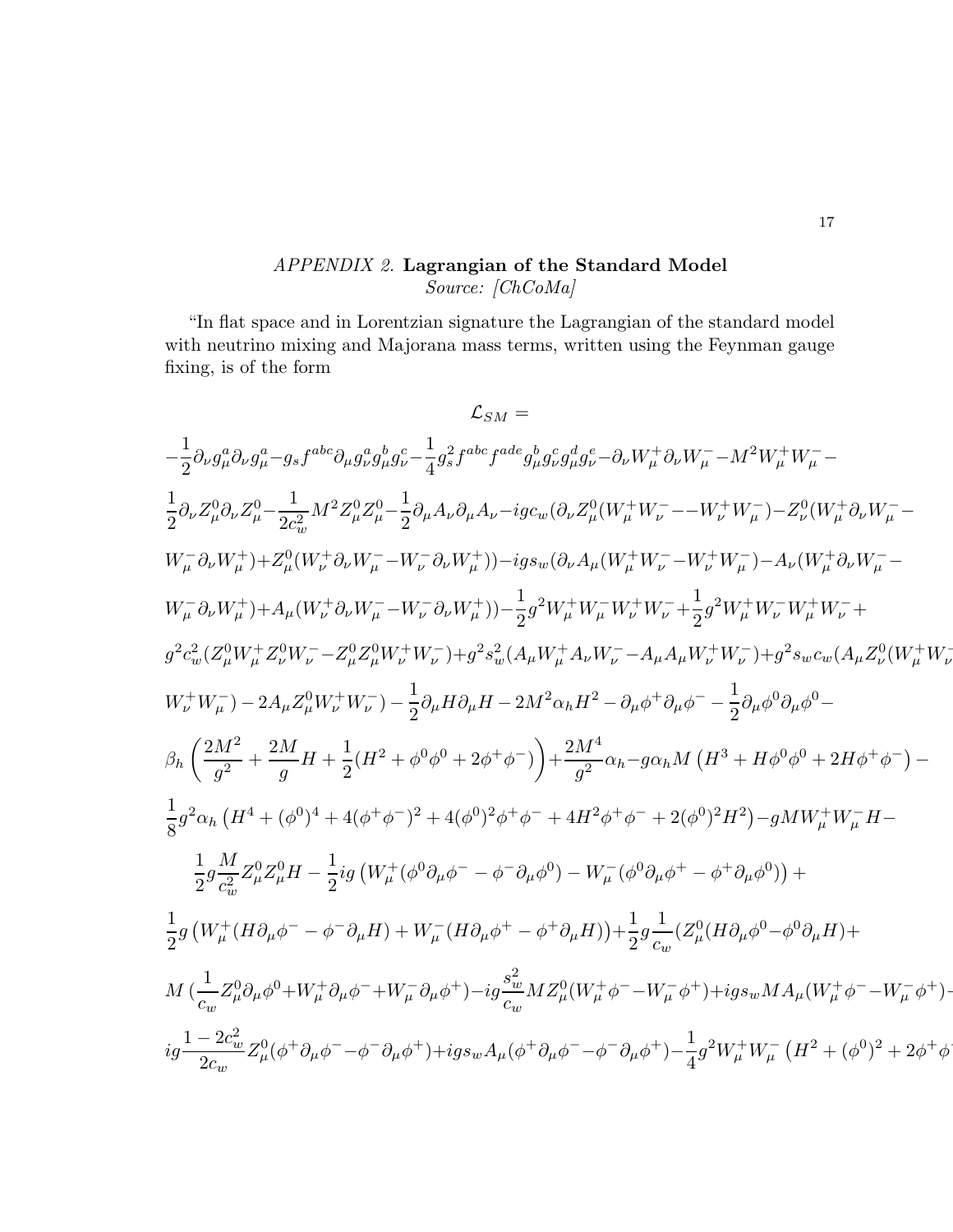$$
\frac{1}{8}g^{2}\frac{1}{c_{w}^{2}}Z_{\mu}^{0} (H^{2} + (\phi^{0})^{2} + 2(2s_{w}^{2} - 1)^{2}\phi^{+}\phi^{-}) - \frac{1}{2}g^{2}\frac{s_{w}^{2}}{c_{w}}Z_{\mu}^{0}\phi^{0}(W_{\mu}^{+}\phi^{-} + W_{\mu}^{-}\phi^{+})
$$
\n
$$
-\frac{1}{2}ig^{2}\frac{s_{w}^{2}}{c_{w}}Z_{\mu}^{0}H(W_{\mu}^{+}\phi^{-} - W_{\mu}^{-}\phi^{+}) + \frac{1}{2}g^{2}s_{w}A_{\mu}\phi^{0}(W_{\mu}^{+}\phi^{-} + W_{\mu}^{-}\phi^{+}) + \frac{1}{2}ig^{2}s_{w}A_{\mu}H(W_{\mu}^{+}\phi^{-} - W_{\mu}^{-}\phi^{+}) -
$$
\n
$$
g^{2}\frac{s_{w}}{c_{w}}(2c_{w}^{2} - 1)Z_{\mu}^{0}A_{\mu}\phi^{+}\phi^{-} - g^{2}s_{w}^{2}A_{\mu}A_{\mu}\phi^{+}\phi^{-} + \frac{1}{2}ig_{s}\lambda_{ij}^{\alpha}(\tilde{q}_{i}^{\sigma}\gamma^{\mu}\tilde{q}_{j}^{\sigma})g_{\mu}^{a} - \tilde{e}^{\lambda}(\gamma\partial + m_{e}^{\lambda})e^{\lambda} - \bar{\nu}^{\lambda}(\gamma\partial +
$$
\n
$$
m_{\nu}^{\lambda})\nu^{\lambda} - \bar{u}_{j}^{\lambda}(\gamma\partial + m_{w}^{\lambda})u_{j}^{\lambda} - \bar{d}_{j}^{\lambda}(\gamma\partial + m_{d}^{\lambda})d_{j}^{\lambda} + ig_{s}{}_{w}A_{\mu}\left(- (\tilde{e}^{\lambda}\gamma^{\mu}e^{\lambda}) + \frac{2}{3}(\bar{u}_{j}^{\lambda}\gamma^{\mu}u_{j}^{\lambda}) - \frac{1}{3}(\bar{d}_{j}^{\lambda}\gamma^{\mu}d_{j}^{\lambda})\right) +
$$
\n
$$
\frac{ig}{4c_{w}}Z_{\mu}^{0}\{(\bar{\nu}^{\lambda}\gamma^{\mu}(1+\gamma^{5})\nu^{\lambda}) + (\tilde{e}^{\lambda}\gamma^{\mu}(4s_{w}^{2} - 1-\gamma^{5})e^{\lambda}) +
$$

Here the notation is as follows:

• Gauge bosons:  $A_\mu, W^\pm_\mu, Z^0_\mu, g^a_\mu$